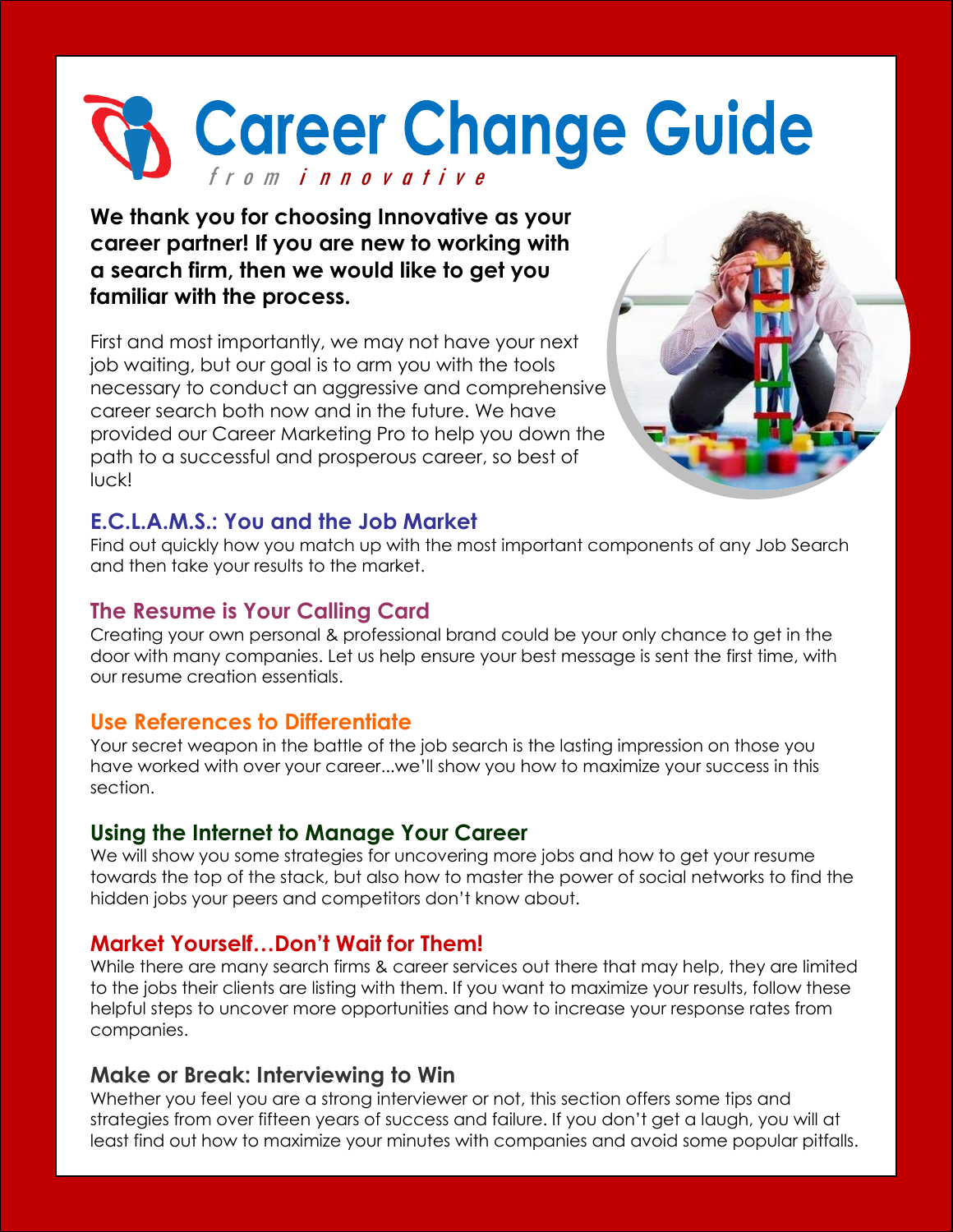## E.C.L.A.M.S. - You and the Job Market

Not everyone sees their career in black and white. While some career professionals look at money, others are more interested in the skills they develop or how close they work to home. Our E.C.L.A.M.S. model was developed to get you thinking about what is most important as you look to match up with potential employers.

#### **Environment**

Everyone wants to enjoy where they work, but they also want to make sure the people they work with and the tools around them are the best fit for them. Do you enjoy the freedoms you need to be truly successful? Are your co-workers supportive or competitive? Are you allowed to use the Internet, listen to music, or take a sanity day? What type of environment suits you best?

#### **Challenge**

Most people do not enjoy sitting idly by while the world passes them by. As humans, most of us strive to learn more and be forced to think, but we also want to be rewarded for it, so having the type of career that encourages learning, a free exchange of ideas, and some inherent risk is important. What's most important to you?

#### **Location**

Is it really the best use of your time to spend two or more hours of your day sitting on a freeway or on an airplane? Make sure you find a job that is close enough in proximity (20-40 minutes) so that you can get to work each day without stress. How long a commute is too much for you?

#### **Advancement**

Not everyone cares if they get promoted; in fact many people are simply happiest with as little responsibility as possible. But most of us like to at least know that opportunities do exist to improve our situation, learn more, or be recognized for the work we do. Are you getting the recognition you deserve?

#### **Money**

We can't really live without it today, and most of us wish we had more. But how important money is in your career should never be the sole reason for change. We applaud you for wanting more, and in most cases it serves as the perfect measurement to your hard work and success, but if you let it define you and your entire career you may wind up feeling a void at the end of the day. How much is enough for you when it comes to your job?

#### **Stability**

Most people would be surprised to know that when they feel like they want more money, what they really want is the stability a good job can bring. What good is \$10,000 more per year if you might be out of work for a month or two? Be sure that when you choose your next career destination that the company you are joining has a good track record of employee tenure and solid financial legs. How important is it to you to know your job won't disappear for reasons beyond your control?

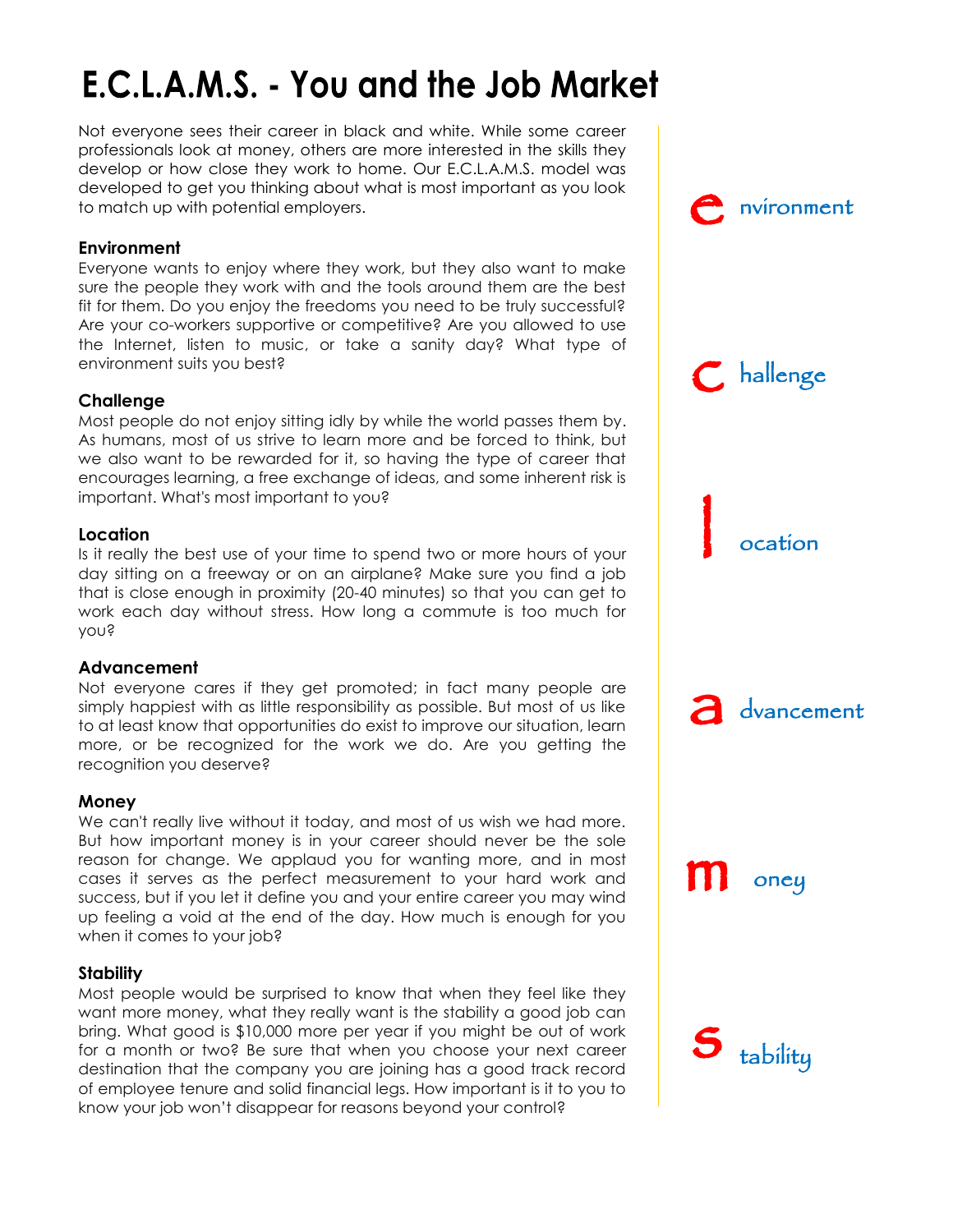## Your Resume is Your Calling Card

Constructing a resume can be made into a profession all its own, and there are companies that try and sell these services. All you really need to know is what we have provided free of charge.

Many pros like you fall into the trap of using the template provided by Microsoft and do not keep your potential reader in mind. We have broken down all the components of a good resume and how you can best approach it, but to see some good final versions, visit www.ispycareers.com.

#### **Who is My Audience?**



#### *Recruiters*

Most agencies need to move quickly to fill their clients' jobs, so you need to get them interested and match your resume to many jobs they may have. Use a skills KEYWORDS section to get them to quickly spot your strengths and match you accordingly.

#### *Human Resources & Corporate Recruitment*

They always look for what is dictated by their company vision and hiring culture, so address things like JOB TENURE and CAREER PROGRESSION, use proper grammar and tense, and explain any education with specific date ranges.

#### *Hiring Managers*

Your future supervisor is looking for specific skills and HOW YOU APPLIED THEM ON THE JOB, so don't just describe what you did, but include the tools you did the work with, such as important technologies, utilities, and training. Hint: Create a CERTIFICATIONS section if you have any.

#### **What are the Essential Components of a Great Resume?**

#### **OBJECTIVE OR SUMMARY STATEMENT**

Senior Software Development Professional seeking an opportunity with a team environment that values creativity and enables me to maximize my capabilities.

#### **SKILLS**

Your SKILLS section should include all the technical and non-technical attributes that you have used over your career, classified by Operating Systems/Platforms, Languages, Databases, Utilities, and any other Methodologies or industry-related terms.

#### **EXPERIENCE**

Your job experience should clearly state the chronology of your career, with the most recent at the top and descending from there. When listing several job moves within a long tenured job, always list the entire date range with the employer and then specific titles as sub-sections within. Also, below each job you have held, list a TECHNOLOGIES USED paragraph below.

#### **CERTIFICATIONS & TRAINING**

Any technology or industry certifications or completed training you have received should be displayed in their own section in the resume.

#### **EDUCATION**

List an education section whether you have received a college degree or not, even if you list highest level completed as your high school, or some coursework completed toward Bachelor of Science at the University of Texas.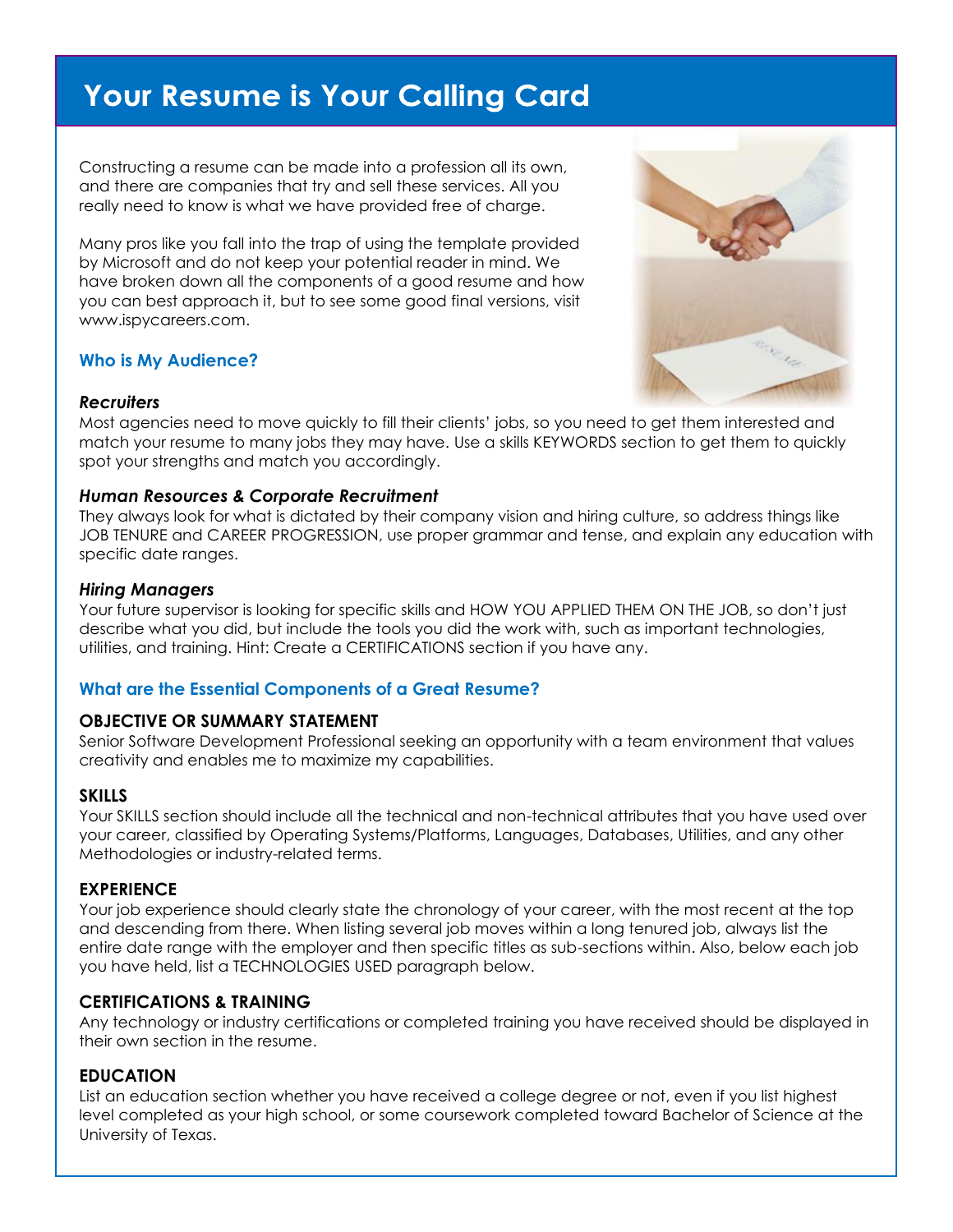## Use References to Differentiate

Employers find that the most important way to validate the strengths of a potential hire is to check with professional references, but most will wait until they are ready to make an offer before they take the time to check with them.

So why wait until the end to use these powerful contacts to your advantage?

By assembling your references ahead of time, including powerful letters of recommendation from those who have valued your work, you will be amazed at how many more doors you will open and interviews you land.



*"I have worked with David for five years and there is no other Software Consultant who could handle the challenges our clients demand from us on a daily basis. Not only is the quality of his work phenomenal, but his client management skills are world class."*

#### **Who are the best references?**

Most people assume that only their current boss or a former manager will suffice, but there are many other great options for references. Look for those who can attest the quality of your work, how well you perform as part of a team, and how well you handle challenges:

- Co-Workers & Peers
- Vendors or Partners
	- Clients and Customers
- Team Leads

## **Turn Your References into a High-Value Marketing Tool**

There are multiple vehicles for marketing your references to your advantage, but perhaps no other method is as valuable and easy to utilize than the resume itself.

By inserting pull quotes into the body of your resume, either within the section of employment where the reference is applicable or at the top of the page you will draw the reader to a unique sales pitch on you and your skills.

*Other ways of marketing references include:*

- Cover Letter or Email Introduction
- Separate "References Summary"
- Letters of Recommendation
- Online Social Networking Profile (LinkedIn, Facebook)

By taking extra steps in the beginning of your search and assembling your references, you not only differentiate yourself from the pack, but add value to your profile.



**The resume is a great place to insert quotes from references**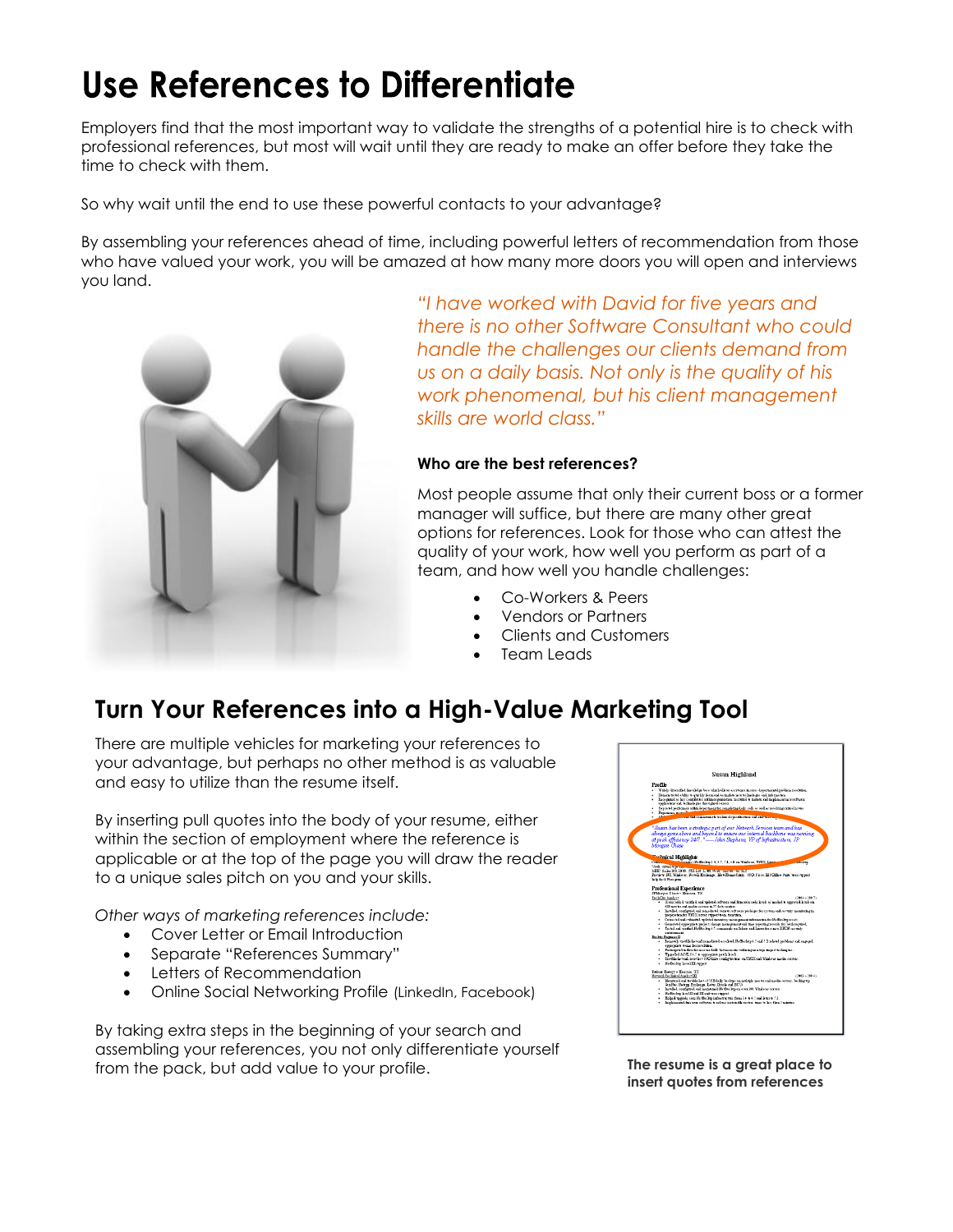## Using the Internet to Manage Your Career

## **Creating and Maintaining an Online Career Biography has become the Wave of the "Present"**

Just two years ago, online social networking consisted of playful and colorful homepages where only young people exchanged dating tips and exchanged info with classmates.

Today, the web has become a virtual business meet market that offers endless possibilities for reaching any audience.

With the right guidance and strategy, social networking can be your best chance to find out about job opportunities or in many cases have those opportunities come looking for you.



#### **Where do I begin?**

STEP 1 - Find a good social networking site such as LinkedIn and study the inner workings of the site, such as "how to create a profile" and "how to connect with others". If you can view some examples of other professionals' pages then study what others are doing before creating your profile.

STEP 2 – Create a strong biography that is brief enough to read quickly, but that has a link or expansion box for more detail. You may not want to make it look like you are pursuing a job in case your current employer is out there, so keep it short *yet* solid.

STEP 3 – Send out connection invitations so that those who know you can quickly connect with you and open their networks to you.

STEP 4 – Sit back and let the site work for you. Most good networking sites will have folks contacting you about business or career opportunities, but your contacts may have vast networks of their own that offer job titles of folks with countless commonalities with you whom you will want to connect with.

Finally, you will find that the best sites will offer job postings, company research, and other tools that allow you to keep tabs on the best of what is out there.

## **Web Warning!**

**In a trend that is growing, hiring companies are consistently visiting the home pages of prospective hires, so make sure your personal site reflects the image you want to portray in the career market!**

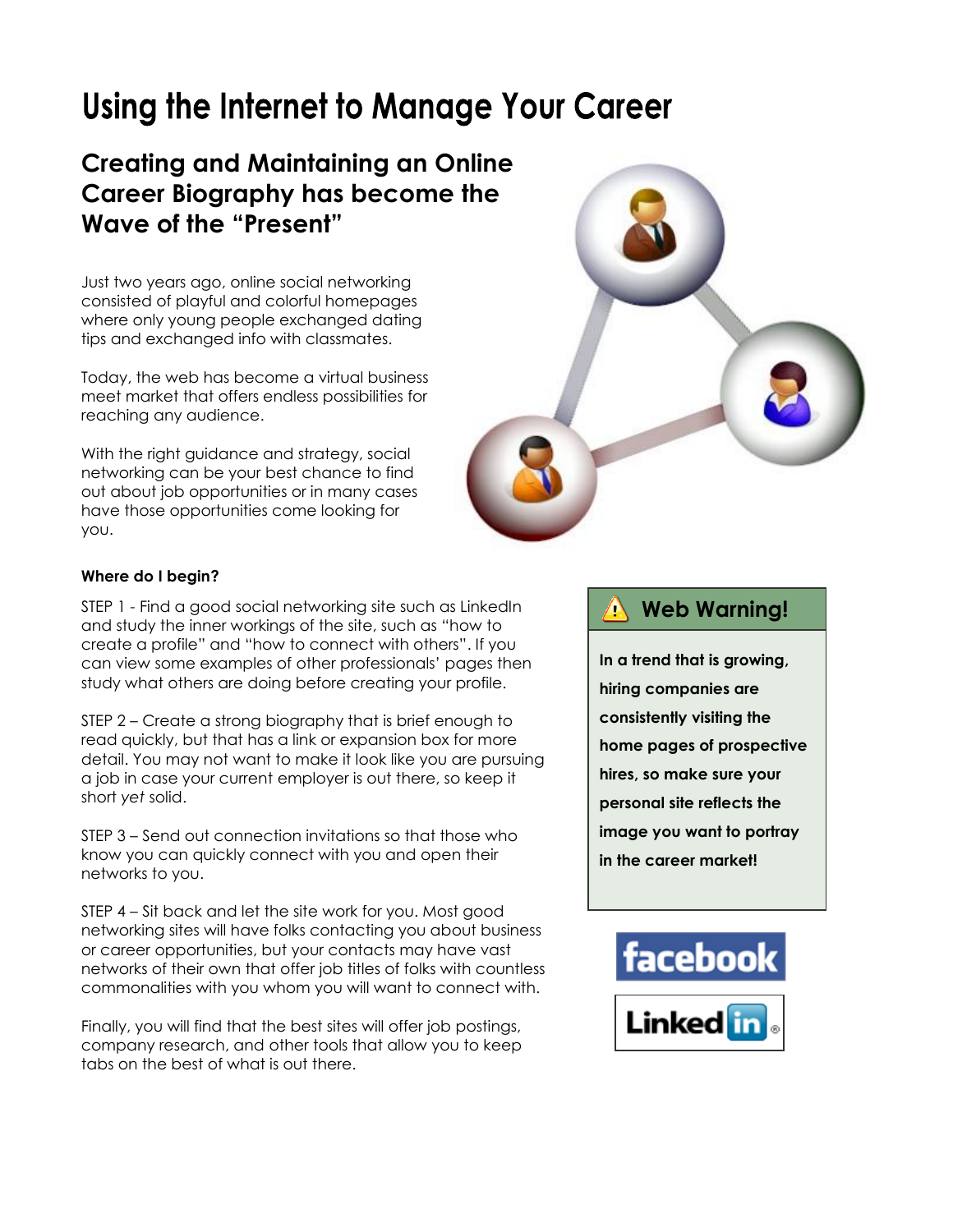## Don't Wait for Them to Come to You

**Today's competitive job climate does not allow for career professionals to sit back and wait on responses**

When economic times are prosperous, most of us can afford to sit back and wait for employers to call with job offers. But when times are tough and jobs are fewer, only the most aggressive will survive.

The good news is that there are more tools available than ever before that allow for online collaboration and information about jobs and markets.

Knowing where to go is only the beginning…you have to be willing to go a little further by crafting a marketing presentation on yourself and then shout it out to the world.



#### **You are the Product**

The biggest mistake job seekers make early in the process is they forget to design a strong message about who they are and what they want.

If done properly, the best package that sells you for a job will consist of the following:

*Multiple versions of your resume that will target various jobs*

*References that sell with quotes inside the resume*

*Targeted Cover Letters*

*Online Homepage on Networking Site*

#### **Do your Homework**

Job boards make for a good start in finding opportunities but they are only a beginning.

Submitting your resume to a job on a board will send you to the bottom of a stack that may never be seen, so you must go deeper to get noticed.

After finding an ad online, do not submit your resume but go to the company's website and research company contacts.

Another idea is to visit social networks and do company searches for names of people to connect with such as peers or future coworkers.

#### **Ready…Set…Sell!**

Now that you have done your research and identified company targets, craft your presentation to the appropriate audience:

#### **Managers**

So you found the name of the VP of Technology on the company's website and wish to contact them. The best way to get their attention is to email or mail a cover letter and resume with references followed up with a phone call.

#### **Peers**

Once you have found peers on LinkedIn or the like, send them an email with your resume and ask if they will market you

internally. Most companies offer bonuses for referrals.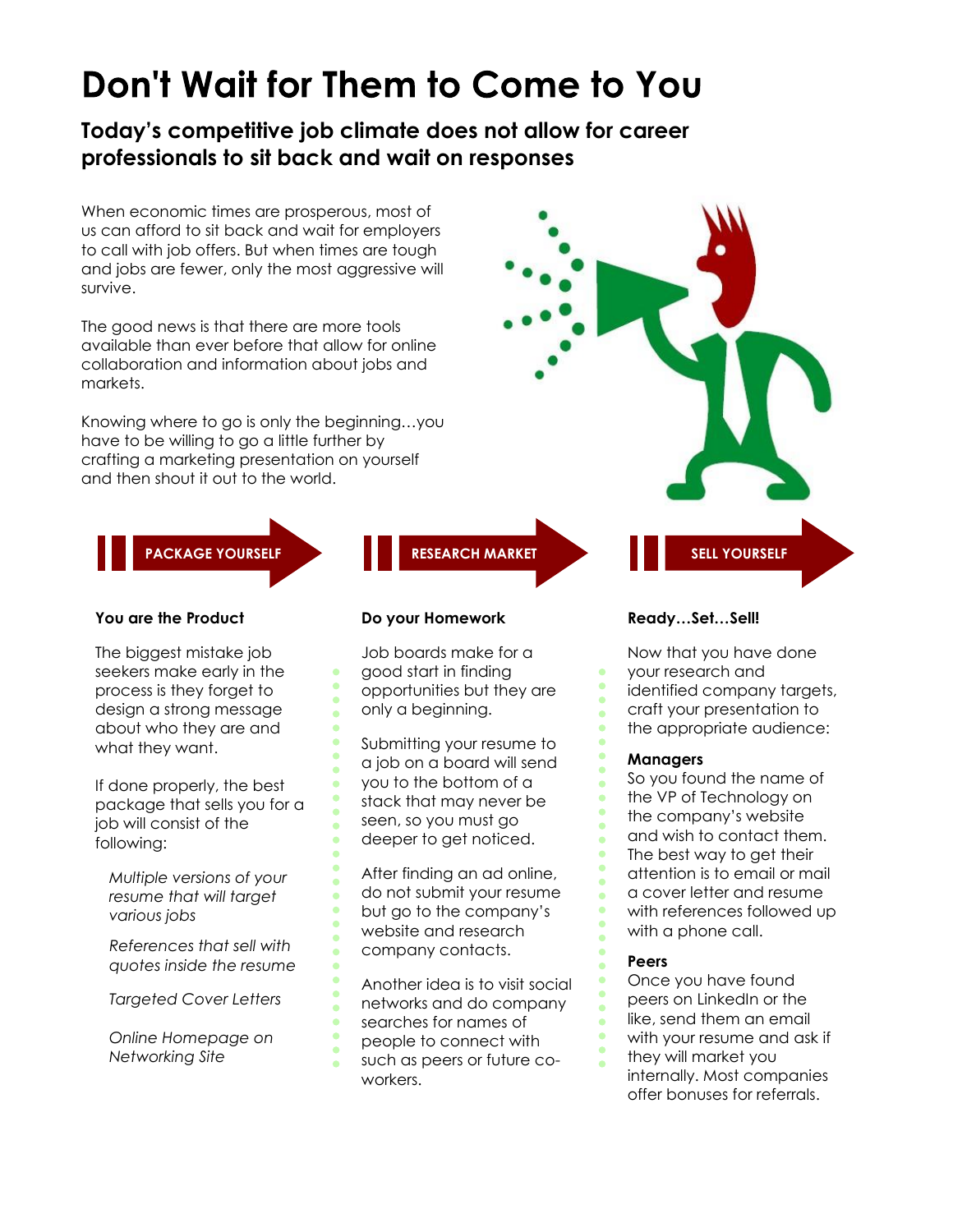## **Make or Break: Interviewing to Win**

## **Give yourself an advantage with some insider tips on how to interview and how to prepare**

With the number of options companies have in hiring talent, they are using stricter interviewing methods to audition future employees. While some job professionals think they aced their interviews when they leave, they often forget that it is more than doing well that puts them in the lead for the job.

*Below are some helpful basic tips, snippets from the front lines, and advanced success strategies:*

## **What to Do**

Research the company website beforehand

Bring a list of questions

Dress for success: Suit and tie or women's business suit or dress

Ask for cards or write down names after introductions

Make good eye contact when addressing the interviewer



## **What NOT to Do**

Do not show up late. Find good directions and arrive 5-10 minutes early

Do not interrupt the interviewer

Do not reveal tattoos, or facial piercings. Get a fresh haircut or style

Never yawn, check your watch, or look off at distractions

Turn off your cell phone completely before entering the building

#### **ADVANCED STRATEGIES FOR DEFEATING THE COMPETITION**

Bring specific examples of your work and be prepared to elaborate. Most people answer too briefly, so try and link what you have done with how you can help them. See our website for more info

Take a problem-solver approach by asking questions about what their challenges have been in this role before or why the position has come available.

Avoid any defensive posture when answering a question that may knock you off balance – Remember, they want to see how you react to negative situations, so remain calm and cool.

If you have any nervous habits, try and cross your feet under the table and take long deep breaths when the interviewer is speaking.

#### **LESSONS FROM THE FRONT LINES TO LIVE BY**

*One hiring manager mentioned hearing someone he had just interviewed in the hallway on his cell phone bragging about how he nailed the job, along with some disturbing expletives…he never got a call back.*

*A job seeker decided to make a quick trip to the men's room after his interview only to overhear two interviewers in the stalls discussing him in a less-than-flattering perspective.* 

*During her interview, a prospective hire was asked to explain several provocative photos and language found on her online networking site...the interview lasted less than fifteen minutes.*